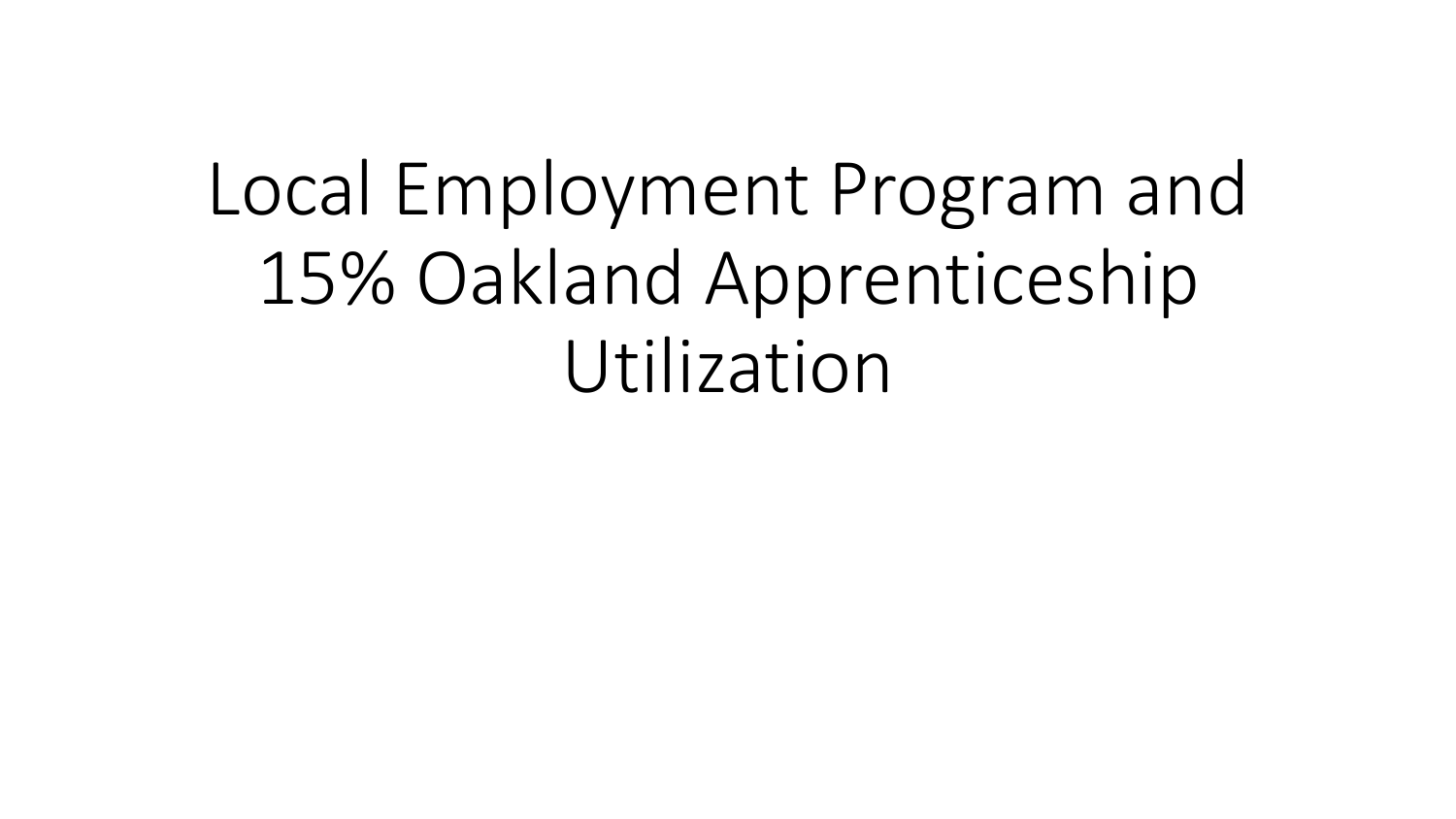## **Program Goals**

For any construction contract or development agreement with the City this policy establishes a goal for Oakland-resident employment on public works projects (as such projects are defined in this policy). Specifically, for work performed at the construction site, this policy establishes a goal of 50% of the work hours, which must be performed by Oakland residents on a craft-by-craft basis. In addition, a minimum of 50% of all new hires on the project (on a craft-by-craft basis) must be Oakland residents, and the first new hire must be an Oakland resident. A contractor or developer must achieve the goals or secure an exemption from the City.

Apprenticeship is an essential pathway to a productive career in the construction trades. Therefore, this policy recognizes that implementation of the 15% Oakland Apprenticeship Utilization policy on public works projects is important to achieve the goals of this policy. This policy will include additional incentives to both highlight and further encourage the use of Oakland apprentices. Utilization of Oakland Apprentices will count toward the 50% new hire goals and the 50% workforcehour goals.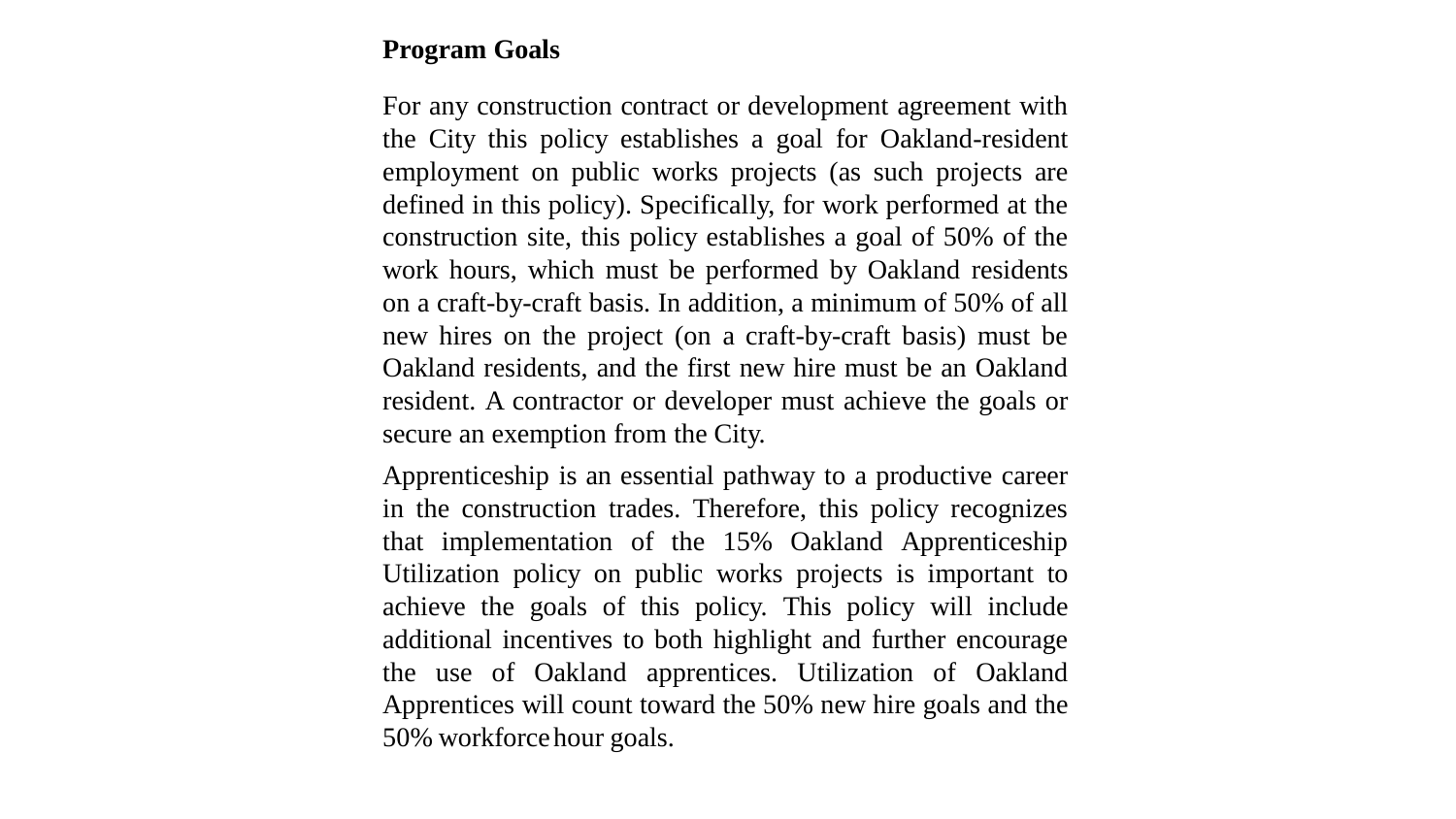## Total Onsite Work Hours on City of Oakland For FY 2013 – FY 2019



This chart does not reflect offsite resident work hours submitted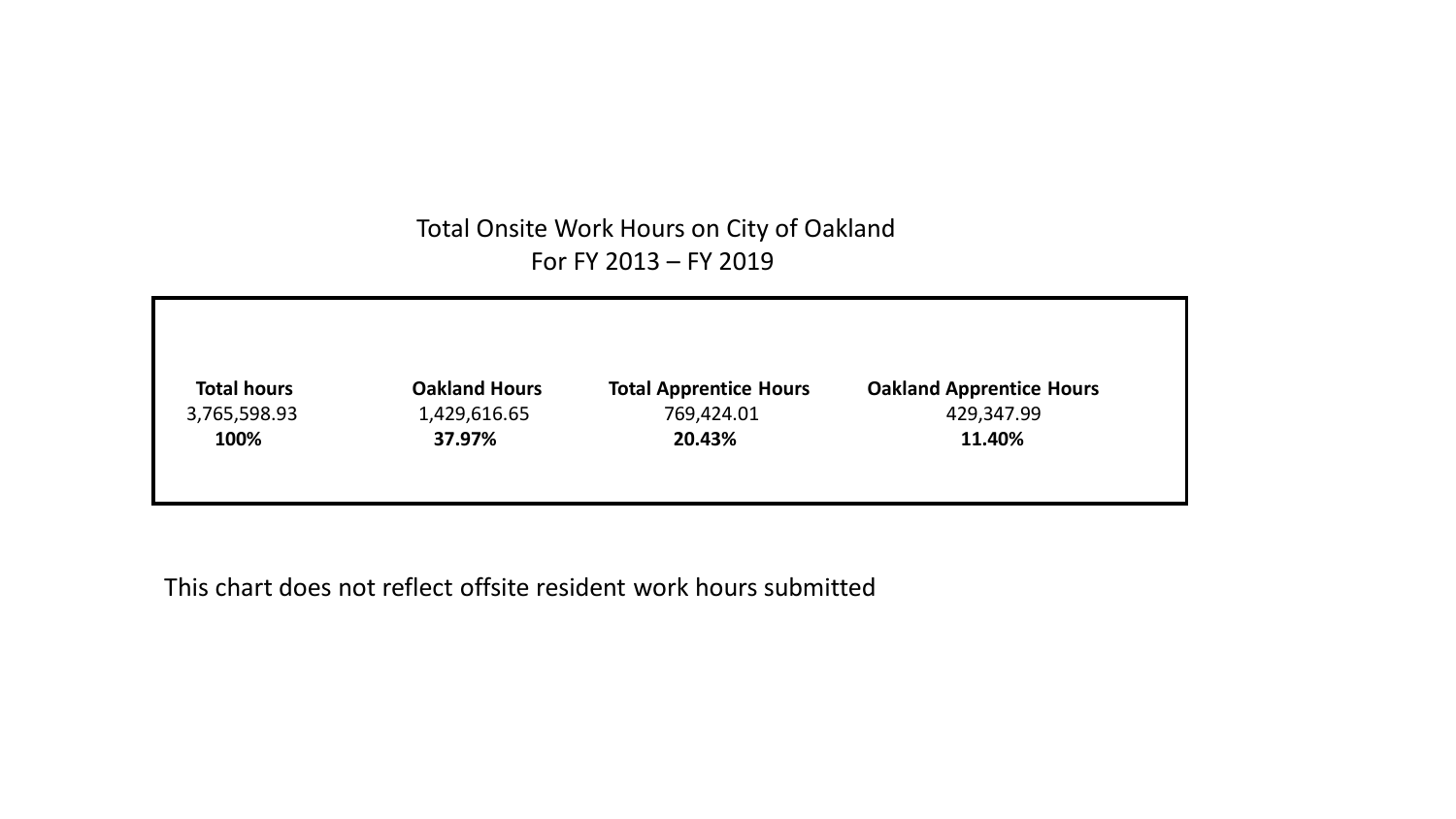